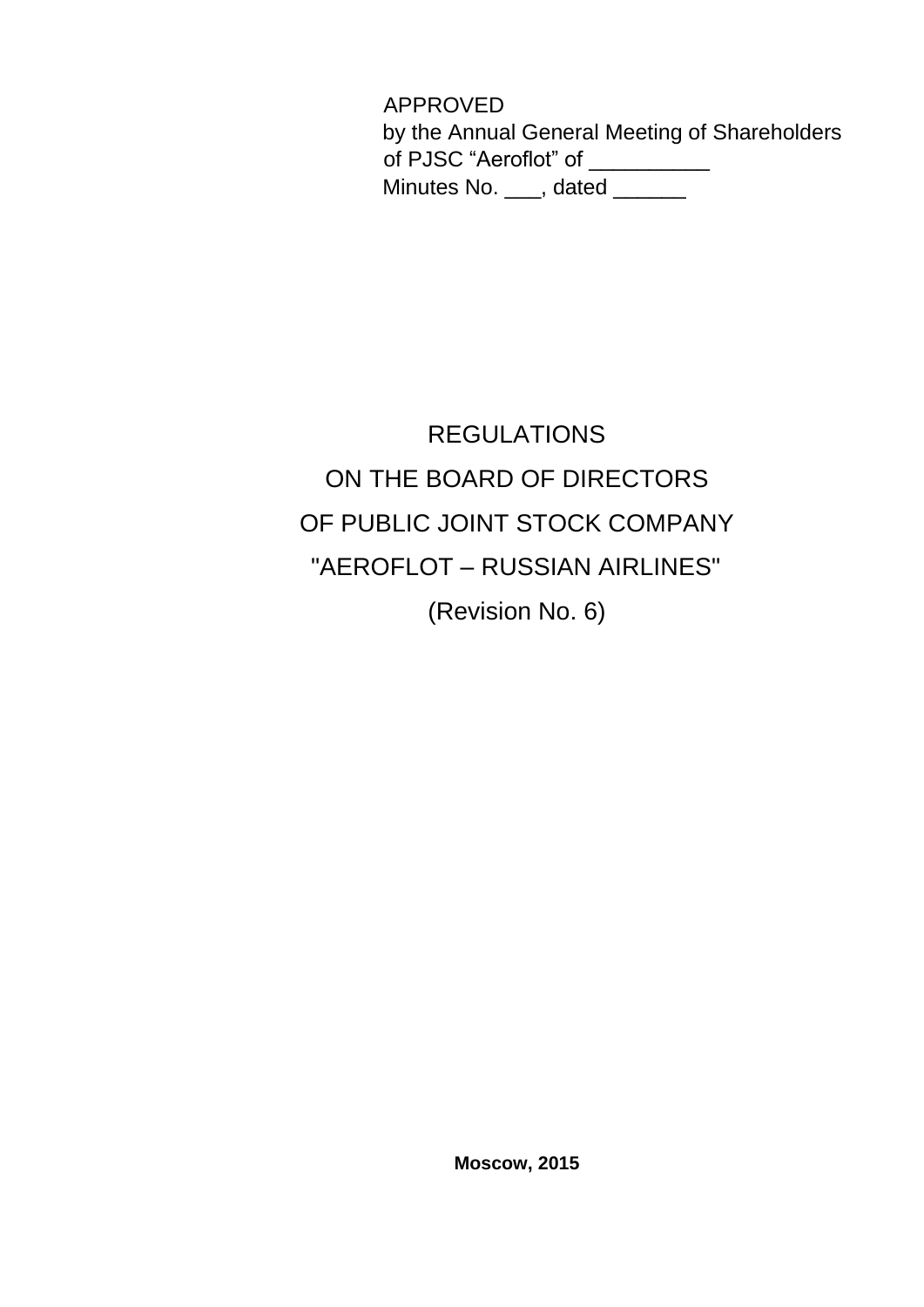# **Contents**

| Article 1. Goals and Objectives of the Company's Board of Directors3               |
|------------------------------------------------------------------------------------|
| Article 2. Election and Composition of the Company's Board of Directors  4         |
| Article 3. Quorum and Decision-Making Process of the Company's Board of            |
|                                                                                    |
|                                                                                    |
| Article 6. Agenda and Minutes of the Company's Board of Directors Meetings  9      |
| Article 7. Competence of the Members of the Company's Board of Directors  10       |
| Article 8. Rights, Duties and Responsibility of the Members of the Company's Board |
| Article 9. Remuneration and Compensations Payable to Members of the Company's      |
|                                                                                    |
|                                                                                    |
|                                                                                    |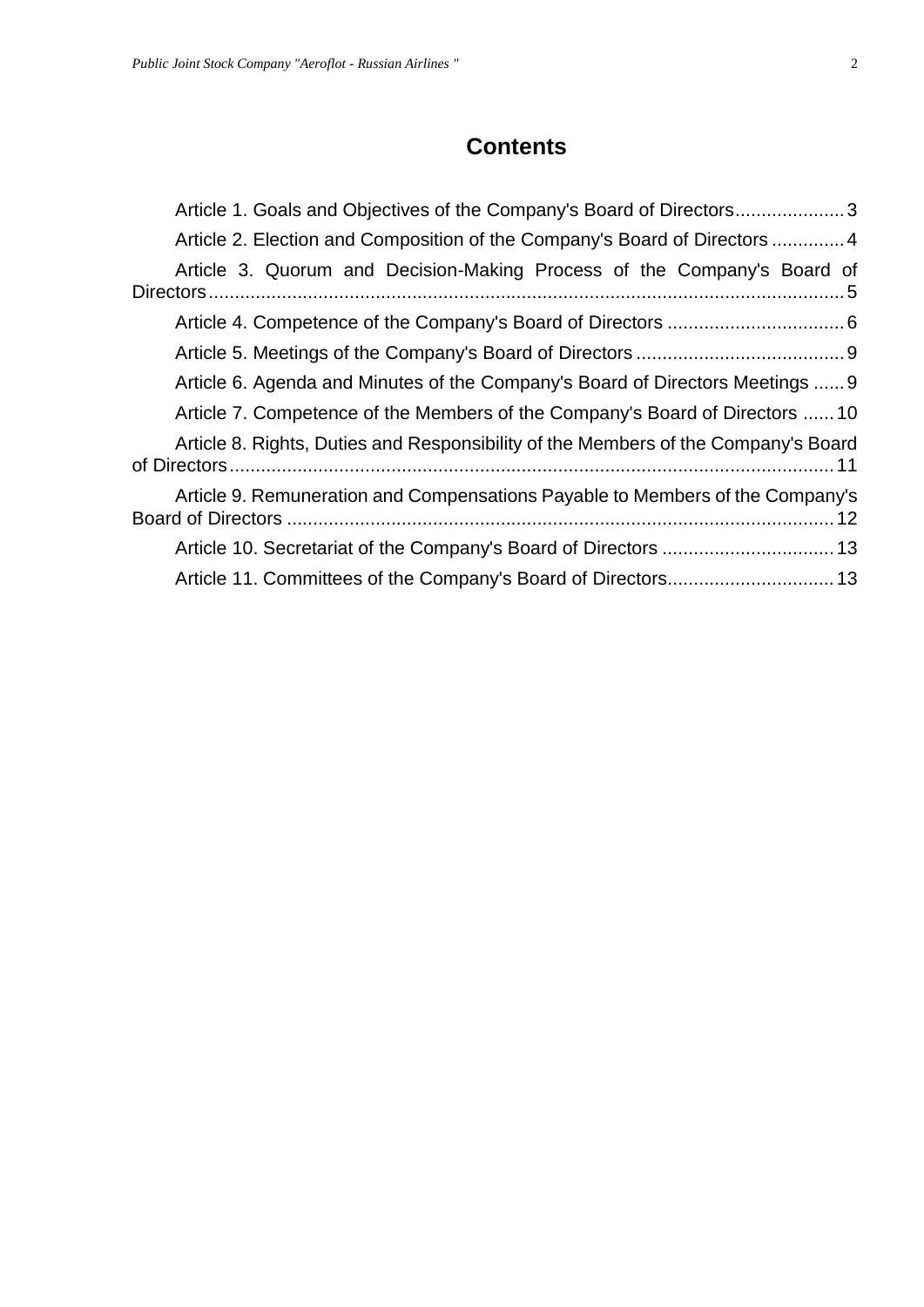The Board of Directors of Public Joint Stock Company "Aeroflot - Russian Airlines" (the "Company") shall be set up pursuant to the legislation of the Russian Federation and the Company's Articles of Association. In its activities, the Board of Directors shall be governed by the laws and regulations of the Russian Federation, the Company's Articles of Association, resolutions of the General Meeting of Shareholders and these Regulations.

The Board of Directors is the supreme governing body of the Company during the period between the General Meetings of Shareholders.

#### <span id="page-2-0"></span>**Article 1. Goals and Objectives of the Company's Board of Directors**

1.1. The Board of Directors shall carry out general management of the Company's business, except making decisions on matters that fall within the competence of the General Meeting of Shareholders.

1.2. The Board of Directors shall pursue the following main objectives:

1.2.1. Determining the Company's policy aimed at increasing profits from its business activities.

1.2.2. Working for the benefit of shareholders, controlling implementation of corporate programs.

1.2.3. Implementing the Company's development programs as approved by shareholders.

1.2.4. Exercising control over activities of the Company's Executive Board and General Director.

1.2.5. Informing shareholders of the results of the audit of the Company's financial situation.

1.2.6. Submitting to shareholders for approval decisions on matters falling within the competence of the General Meeting under the Federal Law "On Joint Stock Companies" No 208-FZ of December 26, 1995 (hereinafter referred to as "Federal Law "On Joint Stock Companies") and the Company's Articles of Association.

1.2.7. Reviewing and approving the Company's business plans.

1.2.8. Determining procedures for distributing profits and covering losses.

1.2.9. Forming the Company's dividend policy, determining and submitting proposals to the General Meeting of Shareholders on the amount of dividends on Company shares and dividend payout procedure.

1.2.10. Approving and supervising execution of the Company's annual budget.

1.2.11. Reviewing and preliminarily approving drafts of annual reports, annual financial statements, and profit and loss accounts of the Company.

1.2.12. Reviewing auditor's reports, reports of the Audit Commission, and submitting documents on the results of audits conducted by the auditor and the Audit Commission to the Company's shareholders.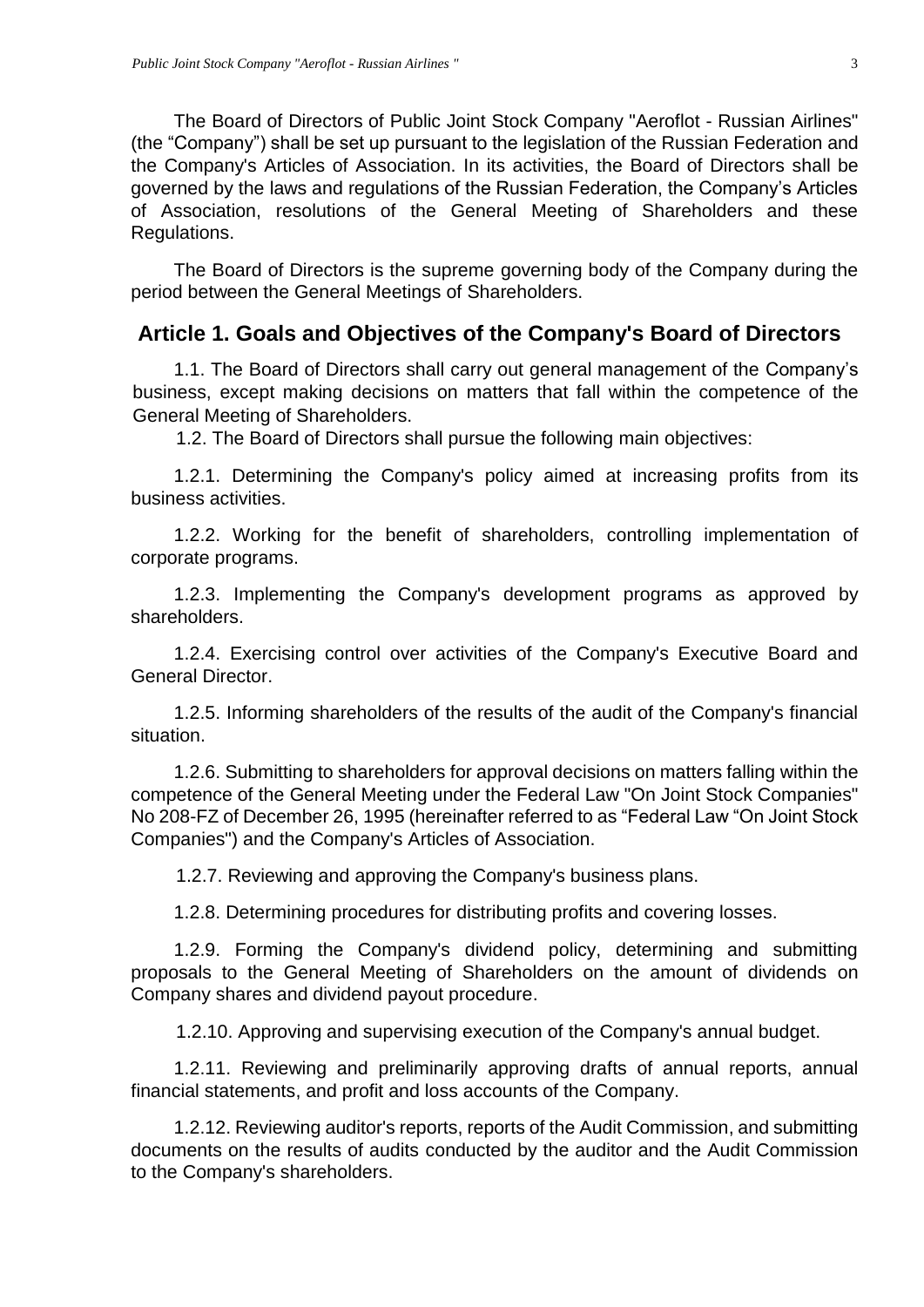1.2.13. Making proposals to the General Meeting of Shareholders on the appointment of the Auditor of the Company.

1.2.14. Determining the Company's securities policy.

1.2.15. Approving a specialized Registrar of the Company, the terms and termination of the agreement therewith.

### <span id="page-3-0"></span>**Article 2. Election and Composition of the Company's Board of Directors**

2.1. Members of the Board of Directors shall be elected by the General Meeting of Shareholders in accordance with the procedure set forth in the Federal law "On Joint Stock Companies" and the Company's Articles of Association for the period until the next Annual General Meeting of Shareholders in the number of 11 (eleven) persons**.** 

2.2. If the Annual General Meeting of Shareholders is not held within the time frame set forth in paragraph 16.1, Article 16 of the Company's Articles of Association, the powers of the Board of Directors shall be terminated, except the authority to prepare, call and hold the Annual General Meeting of Shareholders.

2.3. Persons elected to the Board of Directors may be re-elected unlimited number of times.

2.4. Members of the Board of Directors shall be natural persons only. A member of the Board of Directors may not be a shareholder of the Company.

2.5. Members of the Company's Board of Directors shall be elected by cumulative voting.

2.6. During cumulative voting, the number of votes held by each shareholder shall be multiplied by the number of persons to be elected to the Company's Board of Directors, and the shareholder may give all of the resulting votes for one candidate or distribute them among two or more candidates as he/she/it sees fit.

2.7. Candidates who have received the largest number of votes shall be considered elected to the Board of Directors.

2.8. The powers of any member of the Board of Directors may be terminated early by resolution of the General Meeting of Shareholders.

2.9. Members of the Company's Executive Board shall not make up more than onefourth of the total membership of the Company's Board of Directors and any of them cannot be the Chairman of the Company's Board of Directors.

2.10. The representatives of the Russian Federation in the Board of Directors, elected by the General Meeting of Shareholders, shall act in compliance with the laws and regulations of the Russian Federation governing activities of representatives of the Russian Federation in governing bodies of open joint stock companies.

2.11. The activity of the Board of Directors shall be managed by the Chairman of the Board of Directors elected by the Board of Directors from among its members by a majority vote of the total membership.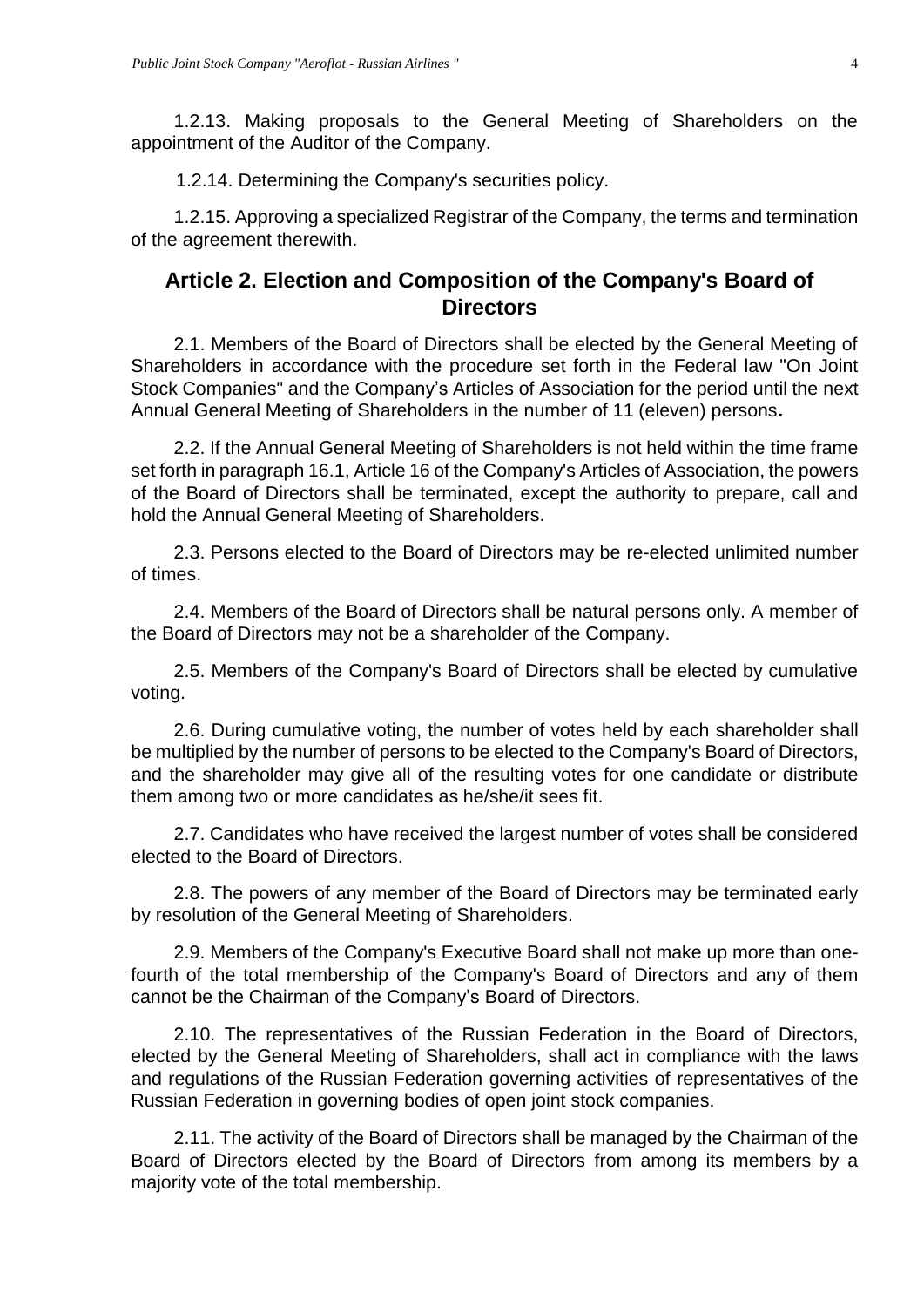2.12. The Board of Directors shall be entitled to re-elect its Chairman at any time by a majority vote of the total membership.

### <span id="page-4-0"></span>**Article 3. Quorum and Decision-Making Process of the Company's Board of Directors**

3.1. A quorum for Board of Directors meetings shall consist of at least one-half of the elected members of the Company's Board of Directors. If the number of members of the Board of Directors becomes less than the number required for the specified quorum, the Board of Directors shall make a decision to call an Extraordinary General Meeting of Shareholders to elect a new Board of Directors. The remaining members of the Board of Directors shall be only authorized to make a decision to call the Extraordinary General Meeting of Shareholders for the above purpose.

3.2. The Company's Board of Directors shall make its decisions by a majority vote of the Board of Directors members present at the meeting unless otherwise provided by the Federal Law "On Joint Stock Companies" and the Company's Articles of Association. A member of the Board of Directors who disagrees with a decision thus made on any item on the agenda shall be entitled to express his/her special opinion in writing, which shall be recorded in the relevant meeting's minutes and attached thereto.

3.3. A written opinion of a Board of Directors member absent from the Board meeting shall be taken into account when determining the quorum and voting results on the agenda items.

3.4. The decision on election of the General Director shall be made by a simple majority vote of the total number of the Board of Directors members.

3.5. The decision on the approval of a transaction referred to in subparagraph 20, paragraph 19.2, Article 19 of the Articles of Association shall be made by all members of the Board of Directors unanimously, with votes of any retired members of the Board being disregarded**.** If the Board of Director does not reach a unanimous decision on the approval of such a transaction, the Board may decide to bring this issue to the General Meeting of Shareholders. In such a case the decision on the approval of the transaction shall be taken by the General Meeting by a majority vote of the holders of voting shares present at the meeting.

3.6. The decision on the approval of an interested party transaction shall be made by a majority vote of independent directors who do not have an interest in the transaction. If all the Board of Directors members are regarded as having an interest in the transaction and/or are not independent directors, the transaction may be approved by a resolution of the General Meeting of Shareholders in accordance with the procedure set forth in paragraph 4, Article 83 of the Federal Law "On Joint Stock Companies".

3.7. The decision to increase the authorized capital of the Company by placing additional shares within the number of authorized shares shall be taken by the Board of Directors of the Company unanimously (disregarding the votes of retired members of the Board), unless otherwise provided by law. If the Board of Directors does not reach a unanimous decision on the increase of authorized capital by placing additional shares, the Board may decide to submit the matter of increasing the authorized capital by placing additional shares to the General Meeting of Shareholders.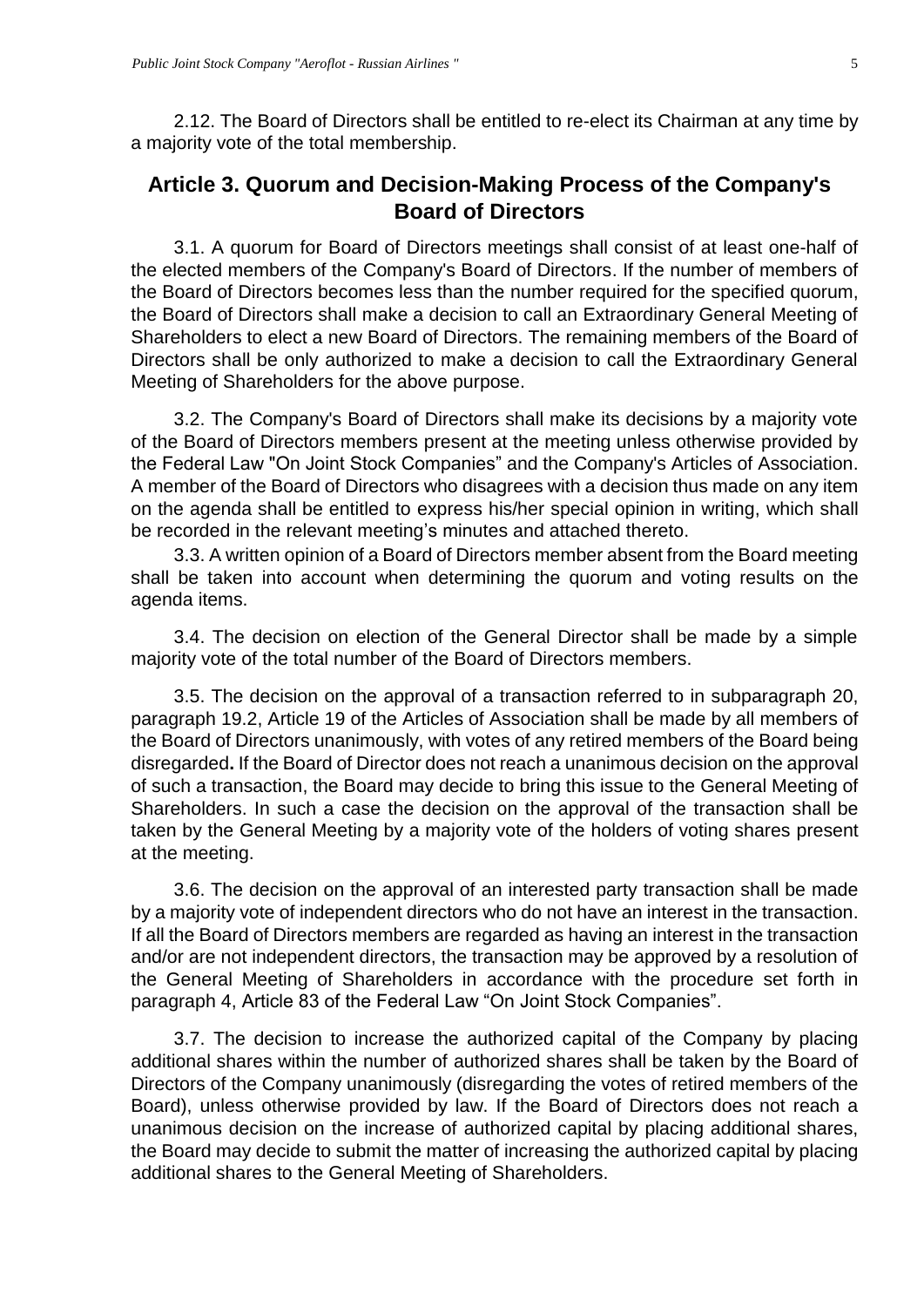3.8. When making decisions at the Board of Directors meetings each member of the Board shall have one vote. In the event of a tie, the Chairman of the Board of Directors shall have a casting vote.

3.9. A member of the Board of Directors may not delegate his/her vote to another person, including another member of the Board.

3.10. Resolutions of the Board of Directors may be taken by absentee voting (by poll). The absentee voting (poll) procedure is described in "The Rules of Procedure and Proceedings of the Company's Board of Directors Meetings" as approved by the Company's Board of Directors.

# **Article 4. Competence of the Company's Board of Directors**

<span id="page-5-0"></span>4.1. The competence of the Company's Board of Directors includes deciding on matters relating to general management of the Company, except matters falling within the competence of the Company's General Meeting of Shareholders.

4.2. The following matters shall fall within the competence of the Board of Directors:

4.2.1. determining the Company's priority business areas;

4.2.2. calling Annual and Extraordinary General Meetings of Shareholders, except cases set forth in paragraph 18.7, Article 18 of the Company's Articles of Association;

4.2.3. approving agendas of the General Meetings of Shareholders;

4.2.4. setting the record date for the General Meeting and deciding on other matters within the competence of the Board of Directors related to the preparation and holding of the General Meeting of Shareholders;

4.2.5. submitting matters provided for in subparagraphs 2, 6 ,12 to 18 and paragraph 16.8, Article 16 of the Company's Articles of Association to the General Meeting for decision.

4.2.6. increasing the Company's authorized capital by placing additional shares within the number of authorized shares:

4.2.7. placing bonds and other equity securities by the Company and filing an application for the listing of the Company's shares and (or) equity securities convertible into shares of the Company;

4.2.8. determining the price (monetary value) of assets, offering and redemption price for securities in cases provided by the Federal Law "On Joint Stock Companies";

4.2.9. redemption of shares, bonds and other securities placed by the Company in cases provided in the Federal Law "On Joint Stock Companies" and the Company's Articles of Association;

4.2.10. electing the General Director of the Company and early termination of his/her powers;

4.2.11. determining the number and the term of office of the members of the Company's Executive Board;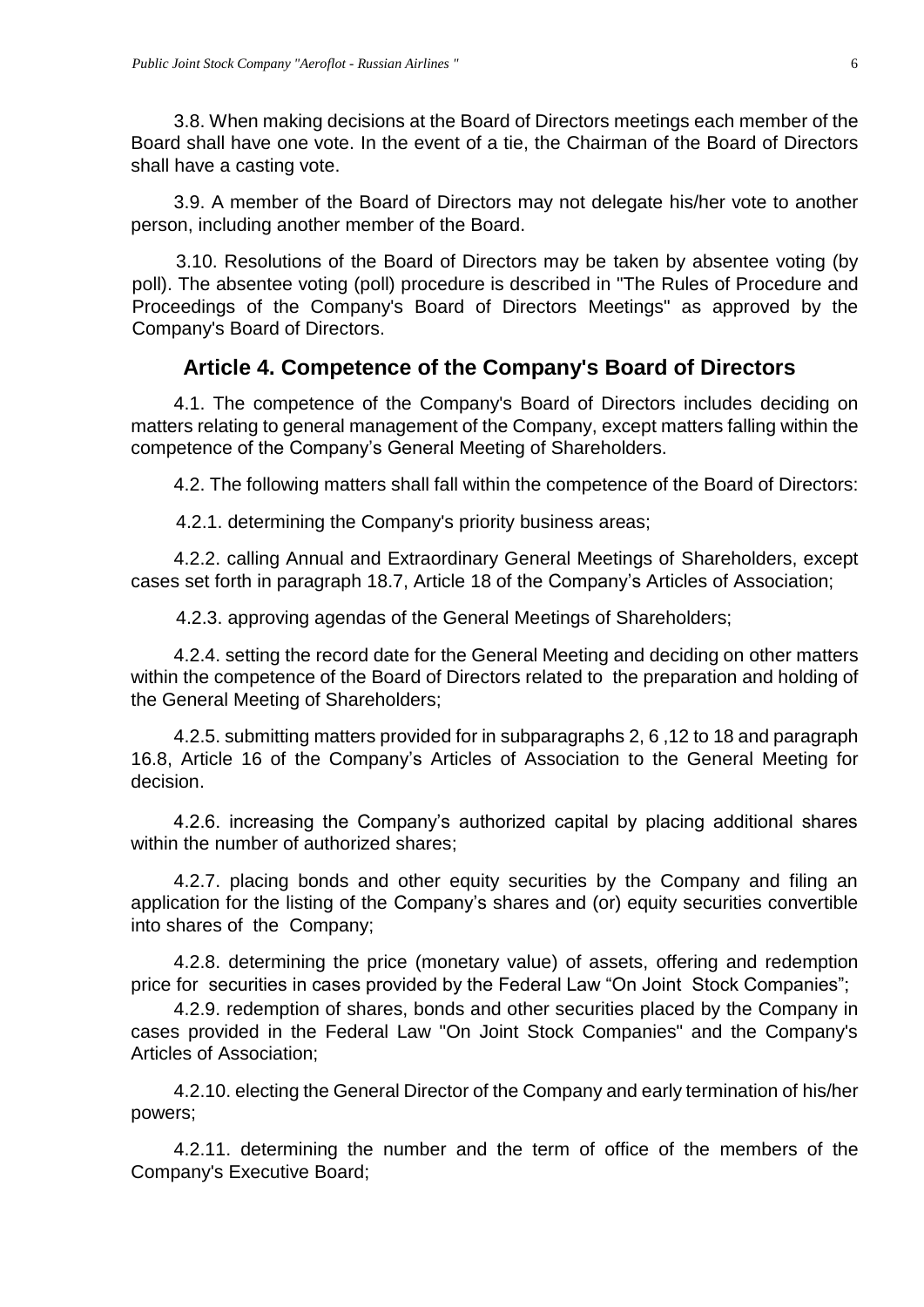4.2.12. determining the amount of remuneration and compensations payable to the General Director and members of the Executive Board; approval of the terms and conditions of employment contracts concluded with them;

4.2.13. appointing members of the Executive Board and approving candidates proposed by the General Director to serve as Deputy General Directors and early termination of their powers;

4.2.14. recommending the amount of remuneration and compensations payable to members of the Company's Audit Commission and Board of Directors and the fee payable to the auditor;

4.2.15. recommending the amount of dividends on shares and the dividend payout procedure;

4.2.16. utilization of the Reserve Fund and other funds of the Company;

4.2.17. approving internal documents of the Company that regulate activities of the Company's Board of Directors and its Committees, except the Regulations on the Board of Directors of PJSC "Aeroflot", as well as the general risk management and internal control policy of the Company, and defining the principles of and approaches to creating a risk management and internal control system in the Company;

4.2.18. establishing and winding up subsidiaries and representative offices of the Company;

4.2.19. making amendments to the Company's Article of Association related to the establishment and winding up of subsidiaries and representative offices of the Company;

4.2.20. making decisions on the Company's participation in subsidiaries and other organizations except in cases provided for in subparagraph 18, paragraph 1, Article 48 of the Federal Law "On Joint Stock Companies";

4.2.21. approving major transactions (including borrowings, credits, pledges, guarantees) or a series of related transactions involving Company's assets amounting to 25 (twenty five) to 50 (fifty) percent of the book value of the Company's assets recorded in the financial statements as at the latest reporting date in accordance with the procedure set forth i in Article 79 of the Federal Law "On Joint Stock Companies";

4.2.22. approving transactions referred to in Chapter XI of the Federal Law "On Joint Stock Companies";

4.2.23. approving a transaction or series of related transactions (including borrowings, credits, pledges, guarantees) other than transactions made in the ordinary course of business of the Company related to the acquisition, disposal or potential disposal by the Company, directly or indirectly, of assets worth more than US\$100,000,000 (one hundred million U.S. dollars) (or the equivalent of this amount as at the date of the decision on approving the transaction) and amounting to less than 25 (twenty five) percent of the book value of the Company's assets recorded in the financial statements at the latest reporting date.

4.2.24. approving transactions involving the sale and purchase of aircraft, financial lease (leasing) of aircraft, long-term(over 1 year) lease of aircraft, aircraft mortgage as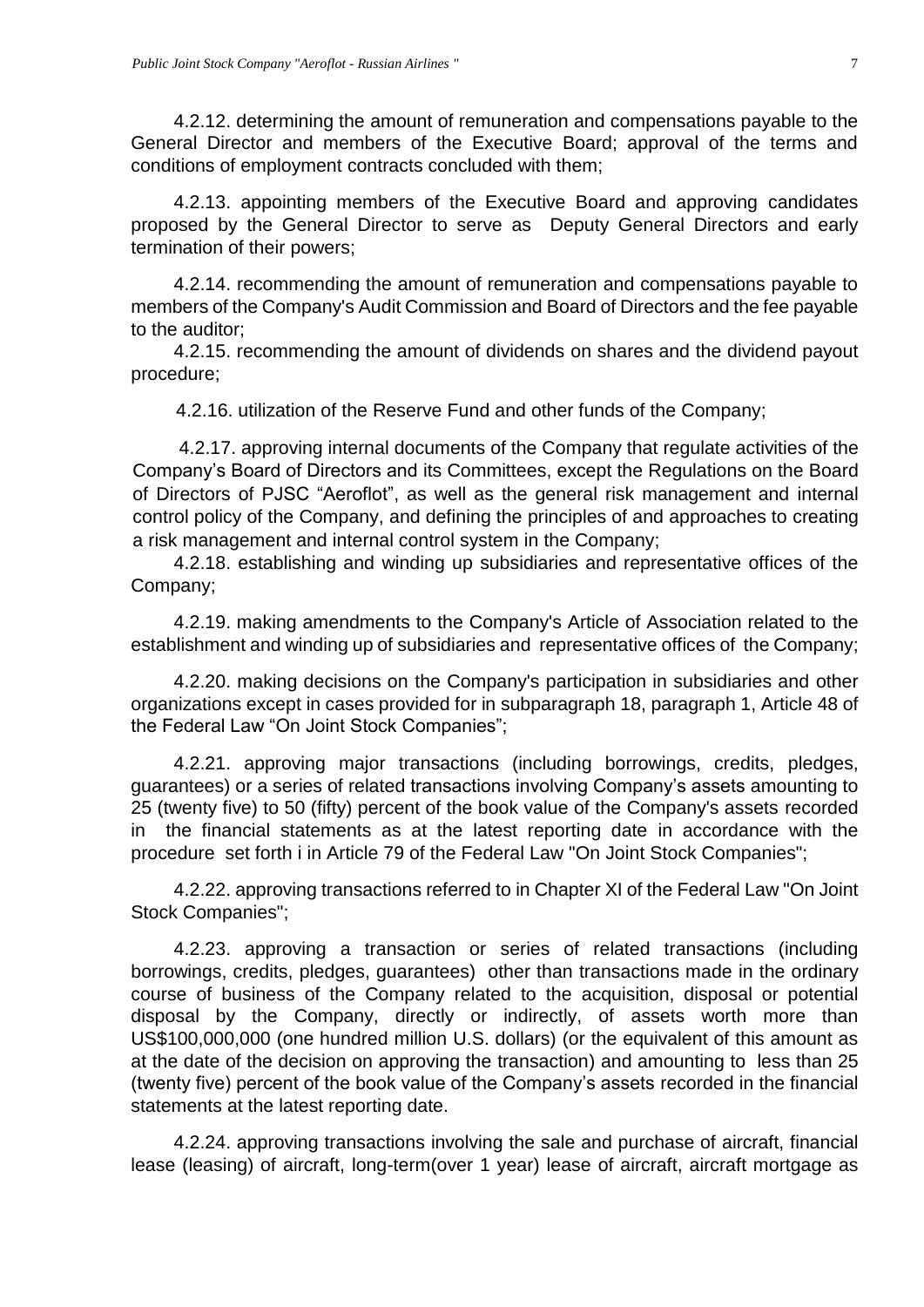security for financing and refinancing of loans other than transactions that are subject to approval as interested or related party transactions;

4.2.25. approving the Registrar of the Company, the terms and conditions and termination of the agreement therewith;

4.2.26. approving the plan of business, commercial, financial and economic operations, the budget, including Company's capital investment expenditures;

4.2.27. approving the Company's organizational structure;

4.2.28. deciding whether the General Meetings of Shareholders may be attended by guests, mass media representatives and other persons;

4.2.29. setting up permanent and ad hoc committees in accordance with Article 11 hereof, approving the total number and remuneration of committee members;

4.2.30. determining the position of the Company and its representatives during consideration by governing bodies of its subsidiaries of an acquisition of shares (participatory interests) in other business entities, including at their establishment, if the transaction price is equal to or greater than 15 percent of the book value of the assets of the subsidiary according to its financial statements as at the latest reporting date;

4.2.31. determining the position of the Company and its representatives during consideration by governing bodies of subsidiaries of approval of a transaction or a series of related transactions to be concluded by subsidiaries (including loan, credit, mortgage, guarantee), except for transactions made in the ordinary course of business related to the acquisition, disposal or potential disposal by a subsidiary, directly or indirectly, of assets worth more than US\$100,000,000 (one hundred million US dollars) (or its equivalent) as at the date of the decision on the approval of the relevant transaction;

4.2.32. taking decisions on alienation of treasury shares and quasi-treasury shares;

4.2.33. giving recommendations to executive bodies of the Company on any matters related to the Company's activities;

4.2.34. other matters provided for in the Federal Law "On Joint Stock Companies" and the Company's Articles of Association;

4.3 Matters falling within the competence of the Board of Directors may not be delegated to the Company's executive bodies for decision.

4.4. Decisions on matters specified in sub-paragraphs 4.2.3, 4.2.10, 4.2.15, paragraph 4.1., Article 4 of these Regulations shall be adopted by a simple majority vote of the members of the Board of Directors.

4.5. In exercising control over transactions made by legal entities controlled by the Company, the Company's Board of Directors shall assess possible signs of interest in such transactions on the part of members of the Company's governing bodies or persons controlling the Company.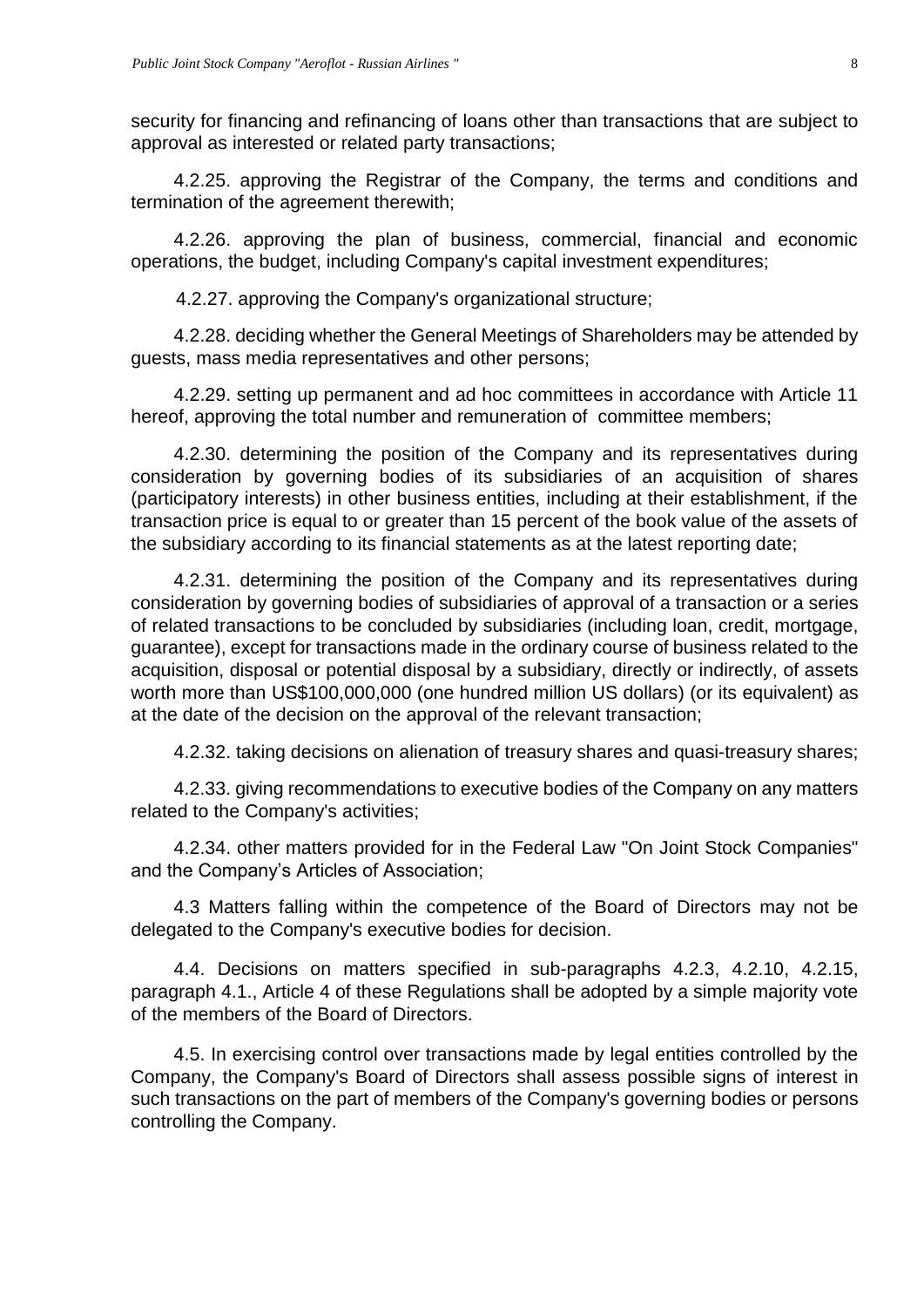#### **Article 5. Meetings of the Company's Board of Directors**

<span id="page-8-0"></span>5.1. The Board of Directors meetings shall be held as the need may be, but at least once a month. One of the meetings of the Board of Directors (annual meeting) shall be held at least 30 days prior to the date of the Annual General Meeting of Shareholders to review the draft of the Company's annual financial statements, profit and loss account, distribution of profit (losses), Auditor's report and report of the Audit Commission on the results of the previous year.

5.2. Meetings of the Board of Directors shall be called by the Chairman of the Board at his/her own initiative or a person authorized thereby. Meetings of the Board of Directors may be called at the request of a member of the Company's Board of Directors, Audit Commission, Executive Board, General Director, Auditor of the Company and shareholders holding in the aggregate at least 10% of the Company's voting shares.

5.3. A notice of a Board of Directors meeting, together with the agenda and materials on all items of the agenda, shall be sent to the members of the Board at least 10 (ten) days prior to the date of the meeting, and in exceptional cases, as well as in the case provided in paragraph 18.5 of Article 18 of the Company's Articles of Association, at least 4 (four) days before the meeting. The notice shall contain the agenda of the meeting.

5.4. Materials pertaining to items on the agenda of the Board of Directors meeting containing commercial or business secrets, other confidential information shall be reviewed by the Board of Directors members directly at the meeting of the Board. The Board members (their authorized representatives) shall be given an opportunity to familiarize themselves with such materials in advance in the office of the Board of Directors.

5.5. As a rule, the Board of Directors meetings shall be held at the Company's location. The date, time, venue and preliminary agenda of the Board of Directors meeting shall be determined in a decision made at the previous Board meeting.

5.6. Each member of the Board of Directors shall be entitled to invite to the meeting specialists or experts without the right to vote.

5.7. The Board of Directors shall review the reports of the Board of Directors members on the work done according to the instructions of the Board of Directors on behalf of the Company.

#### <span id="page-8-1"></span>**Article 6. Agenda and Minutes of the Company's Board of Directors Meetings**

6.1. The agenda of the Board of Directors meeting shall include the items proposed by shareholders holding in the aggregate at least 2% of the shares, members of the Company's Board of Directors, Audit Commission, Executive Board, Auditor and General Director. The Board of Directors shall consider items submitted by Board members only provided that the member on whose initiative the item was placed on the agenda is personally present at the meeting.

The agenda of the Board of Directors meeting shall be compiled by the Executive Secretary of the Board of Directors subject to the approval by the Chairman of the Board of Directors or the Board of Directors members authorized thereby.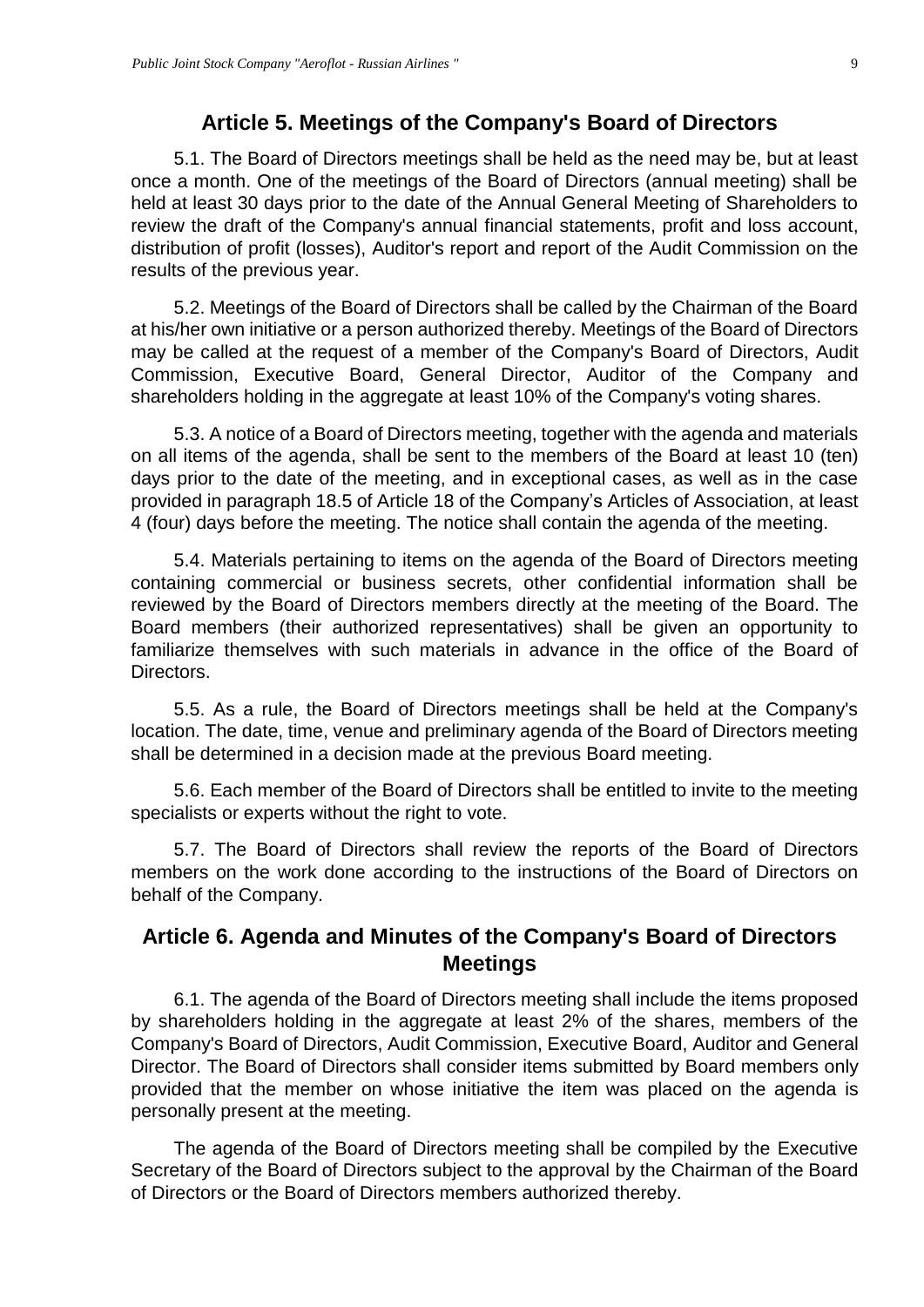6.2. Minutes shall be kept of all Board of Directors meeting. Minutes shall be signed by the Chairman of the meeting, who shall be responsible for ensuring that the minutes are done correctly, and the Secretary of the meeting. The minutes of all the Board of Directors meetings shall be available to any Company shareholder for inspection.

6.3. After the minutes of the previous Board meeting have been drawn up, the Executive Secretary of the Board of Directors shall send them to the members of the Board who participated in voting on the agenda items at that meeting. Members of the Board shall have the right to make comments concerning the potential inconsistency of the draft resolution with the applicable legislation or regulations of the Company, as well as possible ambiguities and/or distortions of the meaning of resolutions adopted at the Board of Directors meeting. Such comments shall be submitted to the Executive Secretary of the Board of Directors before the end of the following working day. If the Executive Secretary does not receive comments from a member of the Board within the above said time the proposed minutes of the meeting shall be deemed agreed by that member of the Board.

6.4. The minutes of the Board of Directors meeting shall be drawn up no later than 3 (three) days after the meeting, and as soon as it is signed a copy thereof shall be delivered to each member of the Board of Directors.

- 6.5. The minutes shall contain the following details:
- the place, date and time of the meeting ;
- the persons who attended the meeting;
- the agenda of the meeting;
- the issues put to vote and voting results;
- the resolutions adopted.

## <span id="page-9-0"></span>**Article 7. Competence of the Members of the Company's Board of Directors**

7.1. The Chairman of the Board of Directors shall be an official and authorized representative the Company's Board of Directors in all authorities. For the period of his/her absence the Chairman of the Board may assign another member of the Board of Directors to carry out his/her respective duties.

7.2. The members of the Board of Directors shall be entitled to act on behalf of the Board of Directors only provided there is an appropriate assignment recorded in the minutes of the Board of Directors meeting.

7.3. The members of the Board of Directors shall not be entitled to act on behalf of the Company without special authorization. Authorization to act on behalf of the Board of Directors shall be granted by the Board of Directors. The decision on granting such authorization shall be public and shall be taken by a majority vote of the Directors and recorded in the minutes of the meeting.

7.4. The Company's Board of Directors shall have its own letterhead indicating its full name. The right to sign documents on the Board of Directors' letterhead shall be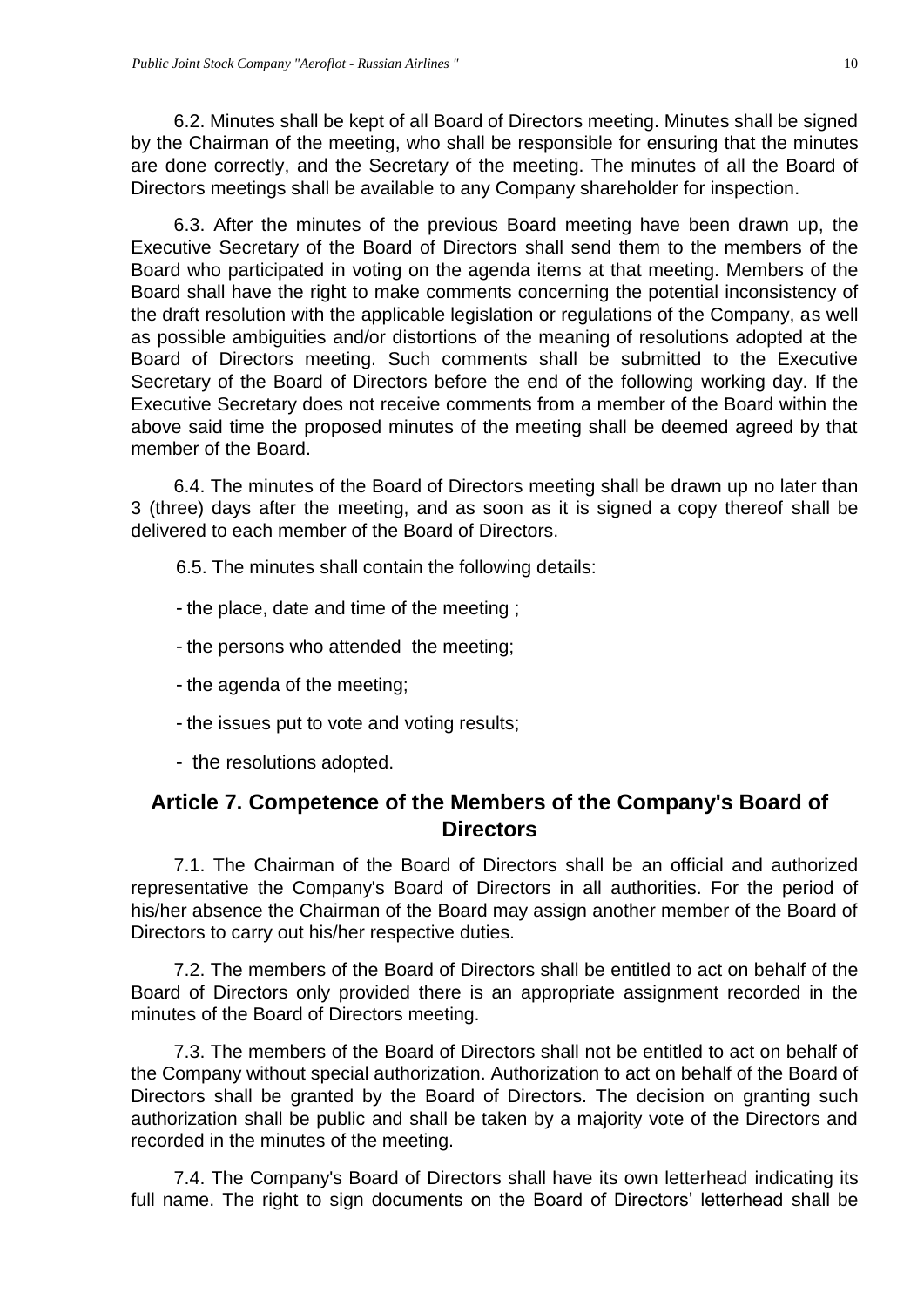vested in the Chairman of the Board or a person authorized thereby and the Executive Secretary of the Board of Directors as concerns the issuance of extracts from the approved minutes of the Company's Board of Directors meetings.

## <span id="page-10-0"></span>**Article 8. Rights, Duties and Responsibility of the Members of the Company's Board of Directors**

8.1. In exercising their powers, the members of the Board of Directors shall act in the best interests of the Company, exercise their rights and discharge their duties in relation to the Company in good faith and reasonably.

8.2. Any member of the Board of Directors shall:

• assess the potential risks and unfavorable impacts of decisions being made with due care;

• not make copies of or extracts from materials that are confidential except when it is permitted by the Board of Directors;

• not commit any actions that may result in the disclosure of confidential information;

• not release confidential information to mass media;

• not make public comments about the contents of resolutions and outcomes of meetings of the Board of Directors till an official publication of relevant press releases is made;

• not disclose by whatever means or make use of either in his/her private interests or in any third parties' interests any insider or confidential information belonging to the Company or about the Company, which became known to him/her, including information containing commercial, state or any other secrets protected by Law;

• not use his/her position as a member of the Board of Directors either in his/her personal or third parties' interests.

8.3. Members of the Company Board of Directors shall not disclose information of commercial or business nature, other confidential information contained in materials on items of agendas of the Board of Directors meetings until relevant resolutions based on such information are taken. Members of the Board of Directors shall ensure that comprehensive measures are taken to exclude any possibility of public disclosure of the said information by their subordinates who have access to the materials related to agendas of the Board of Directors meetings.

8.4. Members of the Company's Board of Directors shall keep confidential the data (materials) containing confidential information made available to them both during and after their term of office as members of the Company's Board of Directors.

8.5. In case of any failure by members of the Board of Directors to comply with the treatment of confidential information as provided herein, such members may be held accountable in accordance with the legislation of the Russian Federation.

8.6. Any member of the Board of Directors shall have the right to: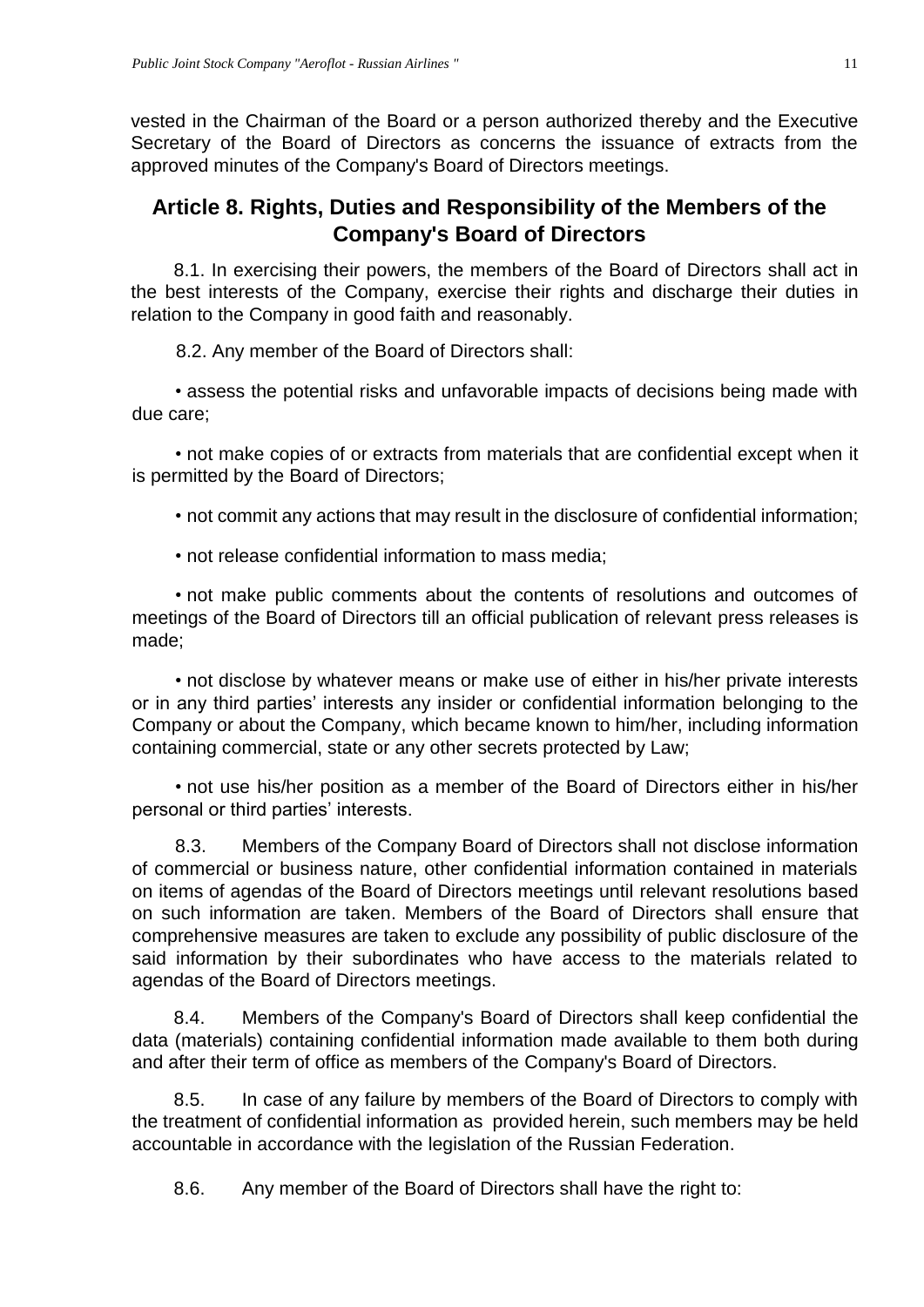- require that his/her dissenting opinion be recorded in the minutes of the meeting;
- request to call a meeting of the Board of Directors.

8.7. Members of the Board of Directors shall be liable to the Company for any damages caused to the Company through their wrongful acts (inaction). The members of the Board of Directors who voted against or who did not participate in the vote on the resolution that caused damages to the Company shall not be held liable.

8.8. When assessing the grounds and the extent of liability of members of Board of Directors, common business practices and other relevant circumstances shall be taken into account.

8.9. If several persons are liable pursuant to the provisions of this Article, their liability to the Company shall be joint and several.

8.10. Members of the Board of Directors shall be liable to the Company to the full extent of damages caused to the Company if they are interested parties in a transaction as defined in the Company's Articles of Association and failed to comply with prescribed procedures when entering into the transaction.

8.11. Representatives of the State or a municipal entity in the Board of Directors shall bear liability as provided in this Article along with other members of the Board of Directors.

8.12. An independent director must refrain from actions as a result of which he/she can cease to be independent;

8.13. If, after the election of an independent director to the Board of Directors, any circumstances arise as a result of which he/she ceases to be independent, such member of the Board of Directors shall notify these circumstances to the Board of Directors;

8.14. The Board of Directors shall ensure the disclosure of information about the loss of the status of independent director by a member of the Board of Directors.

8.15. In case a member of the Board of Directors loses his/her status as an independent director, the Human Resources and Remuneration Committee shall, at its next meeting, consider the issue regarding the composition of the Board, namely, whether there is a sufficient number of independent directors in terms of compliance with the requirements of the Listing Rules of the Moscow Stock Exchange and the provisions of the Corporate Governance Code.

# <span id="page-11-0"></span>**Article 9. Remuneration and Compensations Payable to Members of the Company's Board of Directors**

9.1. During the term of their office, the members of the Board of Directors shall be entitled to receive compensation for expenses incurred in the performance of their duties as Board of Directors members and be paid remuneration in the amount determined by the Company's General Meeting of Shareholders. Expenses incurred in connection with the discharge of duties by representatives of the Russian Federation in the Company's Board of Directors may be reimbursed to the extent not in conflict with the Federal Law "On the Foundations of Public Service in the Russian Federation".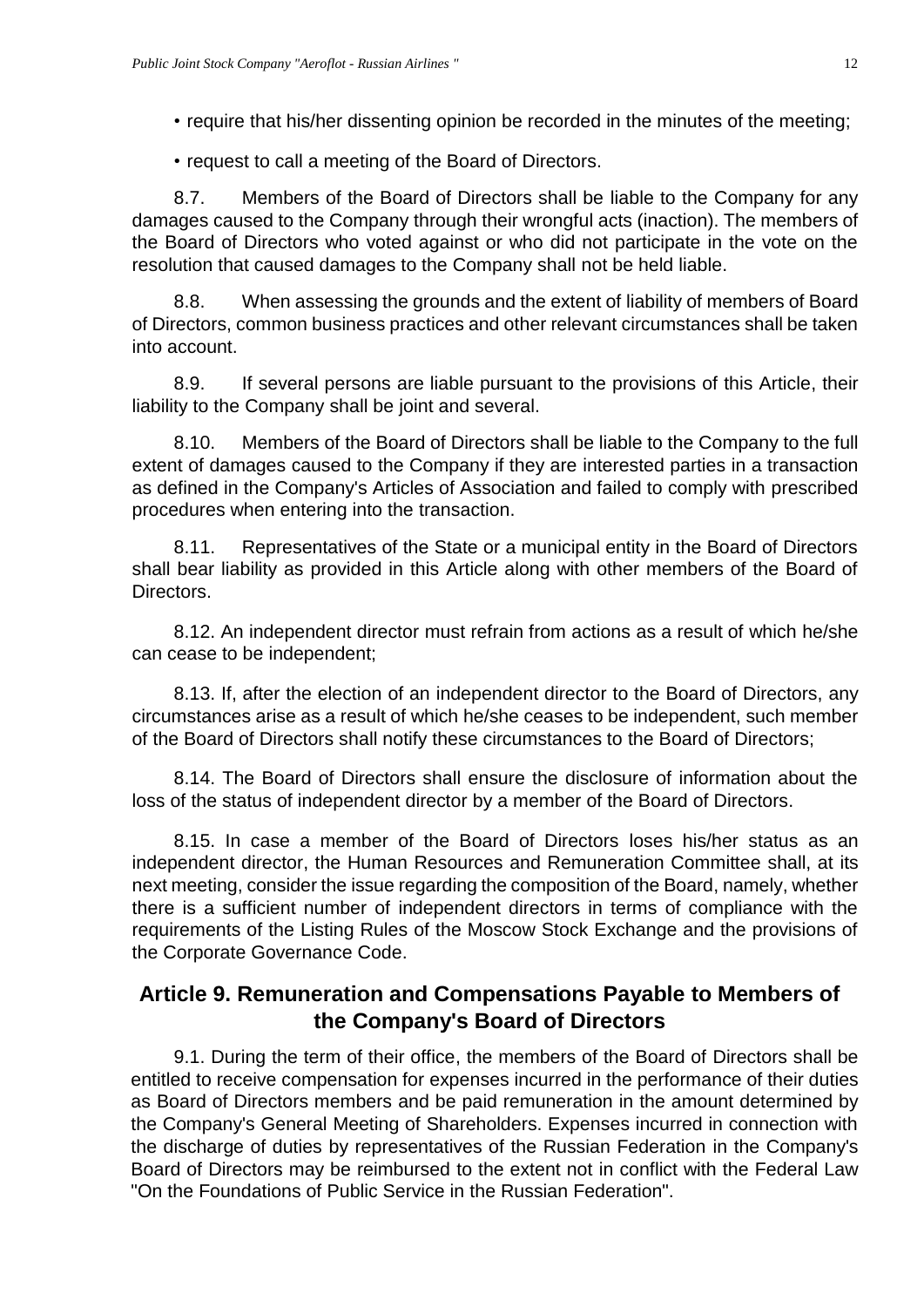9.2. The Board of Directors shall approve the "Regulations on Remuneration and Compensations Payable to Members of the Board of Directors of PJSC "Aeroflot – Russian Airlines" governing the procedure and time limits for the payment of remuneration.

#### **Article 10. Secretariat of the Company's Board of Directors**

<span id="page-12-0"></span>10.1. The Board of Directors, by a majority vote of the total Board, shall appoint the Executive Secretary, who shall be responsible for ensuring the preparation and holding of meetings of the Board of Directors, management of affairs of the General Meetings of Shareholders and the Board of Directors meetings and keeping minutes of the General Meetings of Shareholders and meetings of the Board of Directors.

10.2. The General Director shall, on behalf of the Company, sign an employment contract with the Executive Secretary the terms and conditions of which are subject to approval by the Board of Directors.

10.3. Affairs of the Board of Directors shall be managed by the Board of Directors Office headed by the Executive Secretary of the Board of Directors. The Board of Directors shall approve the number of staff members at the Board of Directors Office and the remuneration payable thereto.

10.4. The appointment to the position of the Executive Secretary of the Board of Directors and the staff of the Board of Directors Office shall be made by a relevant order of the General Director issued in conformity with the staff schedule of the Company.

10.5. In his/her work, the Executive Secretary of the Board of Directors shall be governed by the legislation of the Russian Federation, the Company's Articles of Association, these Regulations and other documents of the Company.

10.6. Financing the Office of the Board of Directors and activities carried out by the Board of Directors shall be made from the Company's funds.

10.7. In case the Executive Secretary of the Board of Directors has a conflict of interest, he/she shall immediately inform the Chairman of the Board of Directors.

#### **Article 11. Committees of the Company's Board of Directors**

<span id="page-12-1"></span>11.1. The Board of Directors may set up permanent or ad hoc committees from its members or other employees of the Company, or specially recruited persons.

11.2. The following permanent committees are mandatory: the Strategy Committee, the Audit Committee, the Human Resources and Remuneration Committee.

11.3. Any committee shall be composed of the committee head and a certain number of members. The Committee Head shall be elected from the members of the Board of Directors who are not Company's full-time employees by a majority vote of all Board of Directors members.

11.4. The head of any committee shall be entitled to use the entire infrastructure of the Company for the purpose of accomplishing the tasks assigned to the committee.